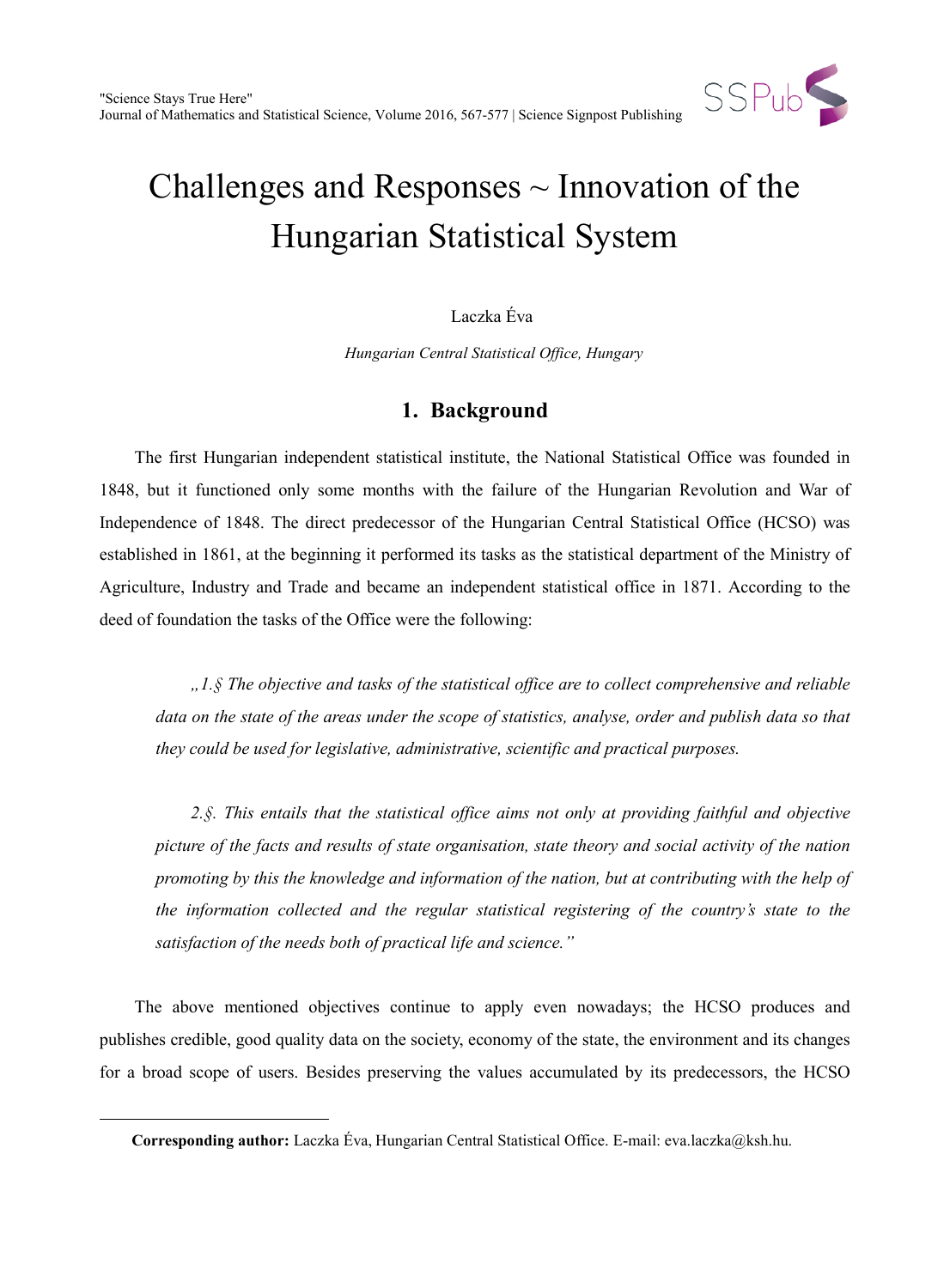strives to comply with the changing requirements of the epoch. The main challenges are the continuous improvement of data quality, the decrease of respondent burden, the modernisation of the forms, methodology of statistics and tools of dissemination. The newly emerging tasks, the continuously developing environment require from the HCSO a flexible structure proper to adaptation.

Hungary joined the European Union in 2004 and became at the same time part of the European Statistical System. This means that the Hungarian Statistical System must comply with EU regulations, statistical standards, the basic principles of statistical data collections and publication, and with codes of conducts and operation which in our case are embodied in the European Statistics Code of Practice as well as Regulation (EC) 223/2009 on European Statistics.

## **2. Objectives**

The purpose of this study is to give a picture of the structure, functioning, latest developments of the Hungarian Statistical System, focusing on the improvement of data quality, the use of electronic solutions in statistical data collection, data processing, better documentation of the processes, including their impact on the decrease of the burden of statisticians and respondents.

The developments presented have brought about significant changes that will influence in the long term as well the direction of further improvements in the HCSO.

Figure 1 presents the process of statistical data collections, processing and production of datasets in the HCSO and it helps the interpretation of the place and role of the developments carried out.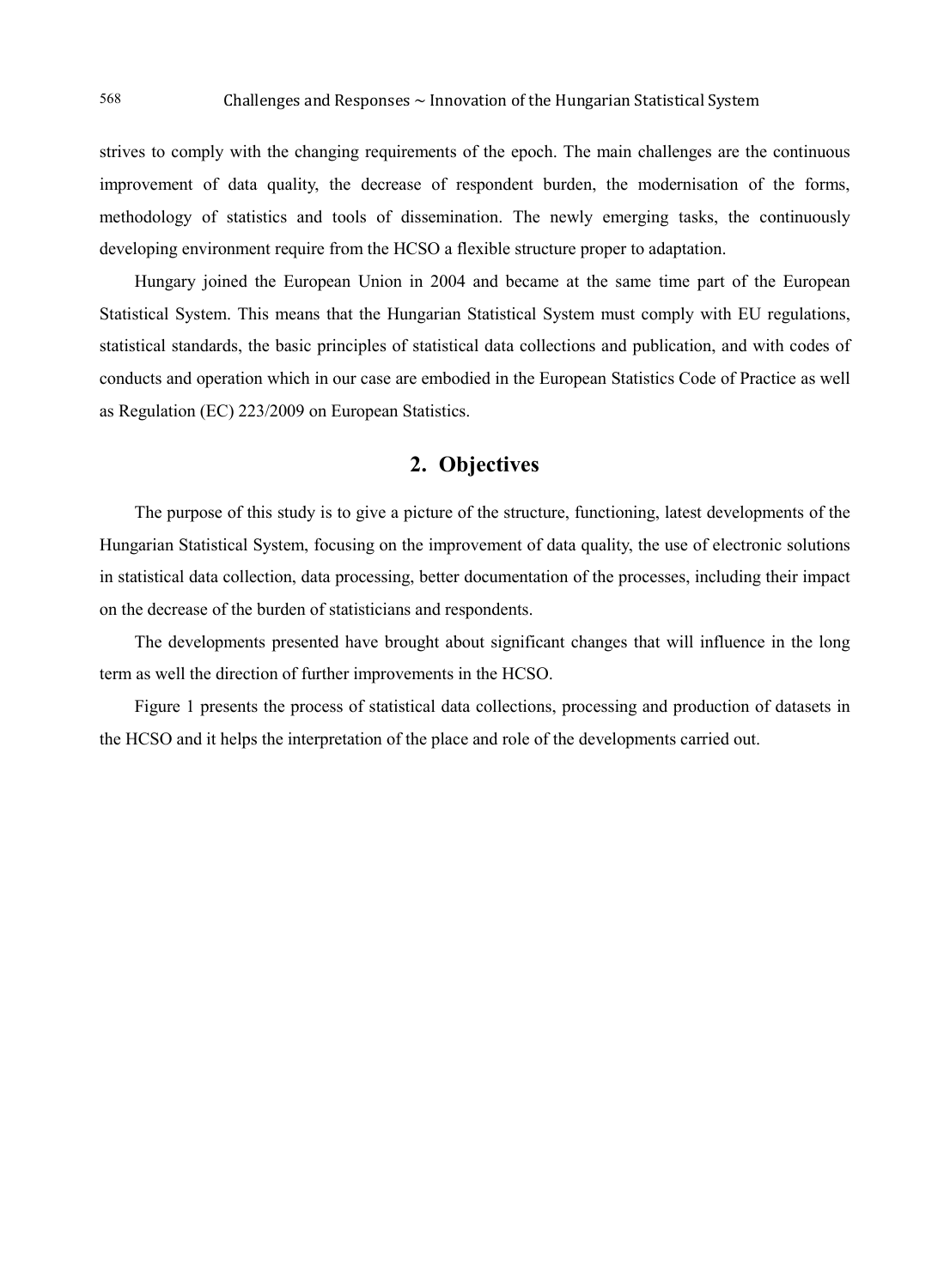

Figure 1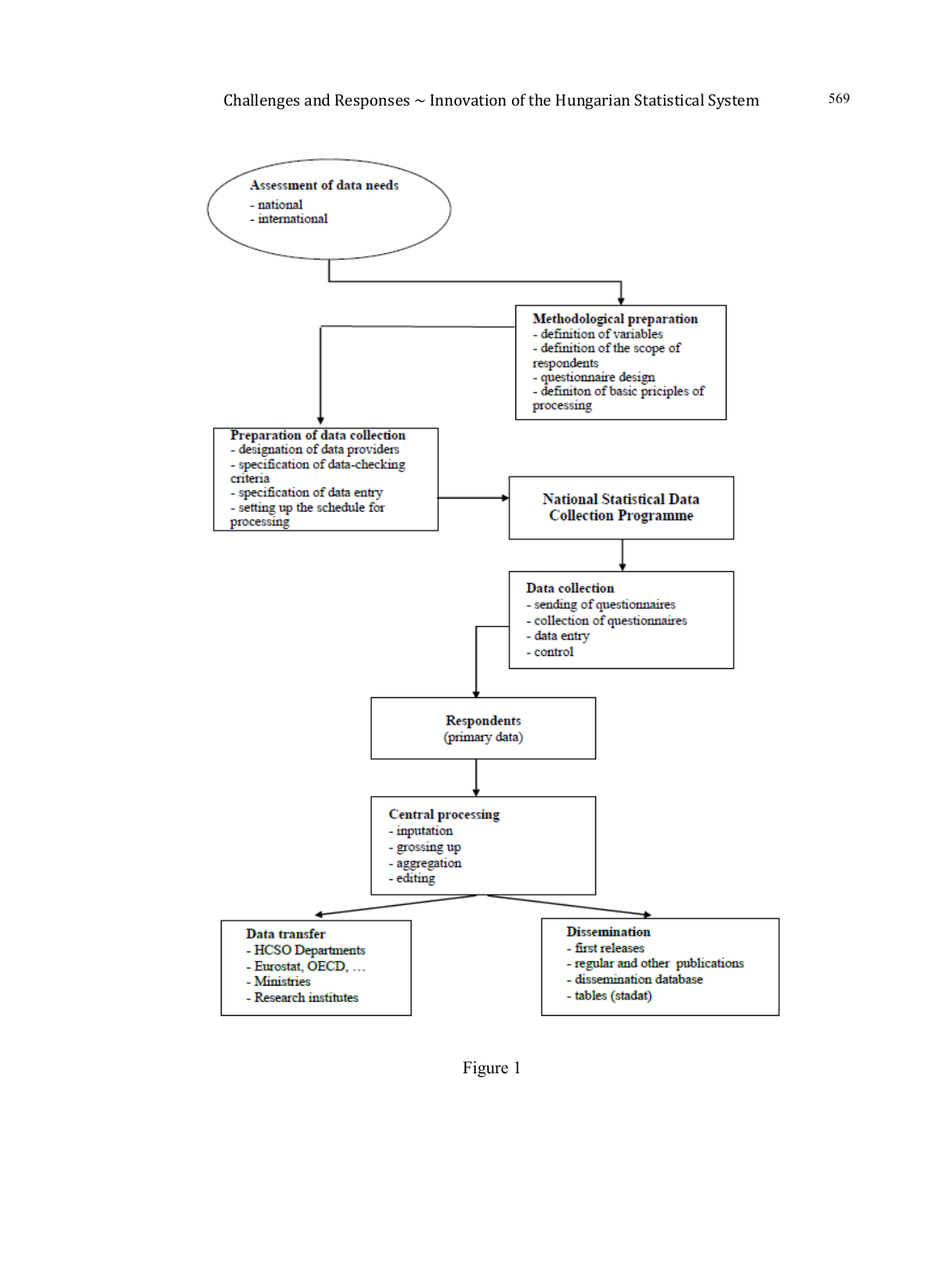## **3. Data Quality, Levels of Validation**

Data validation plays an important role in raising the reliability of statistical data. In the Hungarian practice – as a result of methodological development – we distinguish four successive levels of validation mainly in economic statistics.

- a. **First level**: *validation of primary (micro) data within a given survey/questionnaire*. In the HCSO this level can be considered as a traditional level of validation that can be found in the case of all statistics.
- b. **Second level**: *validation of micro data* within a given specific field of statistics *using several questionnaires and available administrative data sources* (including spatial and time consistency checking as well). As this validation is situated between micro and macro-economic level controls, it is called *"meso-validation".*
- c. **Third level:** during the *statistical validation process at branch level*, the consistency of statistical data and the available administrative data is examined for the main aggregates of several statistics at branch level.
- d. **Fourth level**: *validation at macro-economic level* using supply and use tables (SUT) data, this makes the system of validation of economic statistics data complete. In practice; it is validation of national accounts data.

While in the Hungarian Statistical System the first and third level data validations have been used for years (certain elements had been functioning already earlier), the second level appeared as a new element a few years ago. The concept, methodology, literature and IT background of meso-validation were elaborated in 2011. A detailed practical methodological guide was prepared for meso-validation, containing among others a "data map" with the list of the data collections, administrative data sources and variables to be covered by the validation process. In the first phase of the development work we performed the meso-validation of thousand enterprises producing the highest gross value added contribution, over 50 % of GDP. In the following two years meso-validation was gradually extended to smaller enterprises and to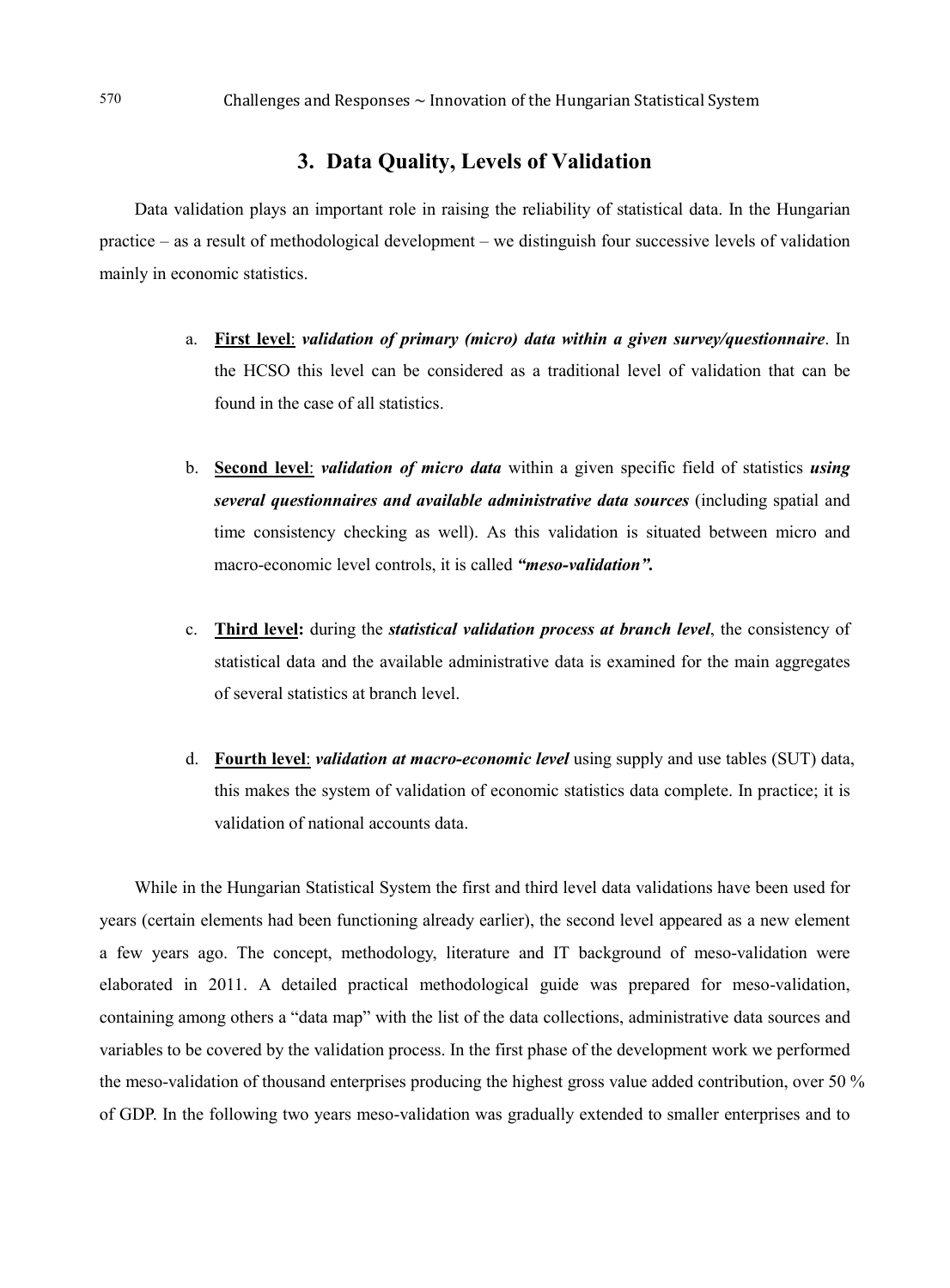almost all field of statistics as well.

The fourth level (validation at macro-economic level) was elaborated in relation to national accounts, relying on international (mainly EU) practices as well. The four-level data validation allowed to put in place a complex quality checking of economic, business statistics data and made possible to avoid the difficulty of treating consistency problems in the phase of national accounts compilation.

The development of the complex four-level consistency checking system was later a great input to the introduction of electronic data collection system (integration of validation in electronic questionnaires), and electronic data processing (the unified data processing system).

## **4. Electronic Data Collection**

Electronic data collection is one of the most important tools to decrease respondents' burden, which also improves the efficiency of statistical work. The HCSO – even after the turn of the Millennium – sent the majority of the questionnaires to the respondents in a printed form, after filling the forms in the respondents sent them back to the office by post or by e-mail. Electronic data collection in the classical sense of the word was used – mainly on a voluntary basis, as a pilot exercise – only in the case of some data collections in business, economic statistics (this was the KSHXML data collection system), despite the fact that the use of KSHXML was available for 60 per cent of the questionnaires in business, economic statistics performed by the HCSO.

The new electronic data collection system replacing KSHXML, called "KSH-ELEKTRA" had been developed to put in place a more modern, user-friendly, quick, more sophisticated system. The introduction of the KSH-ELEKTRA started at the beginning of 2011, and the possibility to use the KSH-ELEKTRA system was extended to all data collections of businesses from the 1<sup>st</sup> of January 2013. Since the end of 2015, 95 per cent of the compulsory data collections of the HCSO are carried out electronically, through the KSH-ELEKTRA system which also integrates validation (consistency checking) in the most important questionnaires.

# **5. From HOMBÁR to the Unified Data Processing System (EAR)**

After the turn of the Millennium the HCSO used its resources – including resources aimed at preparing Hungary to EU-accession – to the development of IT tools simplifying data processing and increasing efficiency.

The new data processing systems developed provide a comprehensive documentation of all the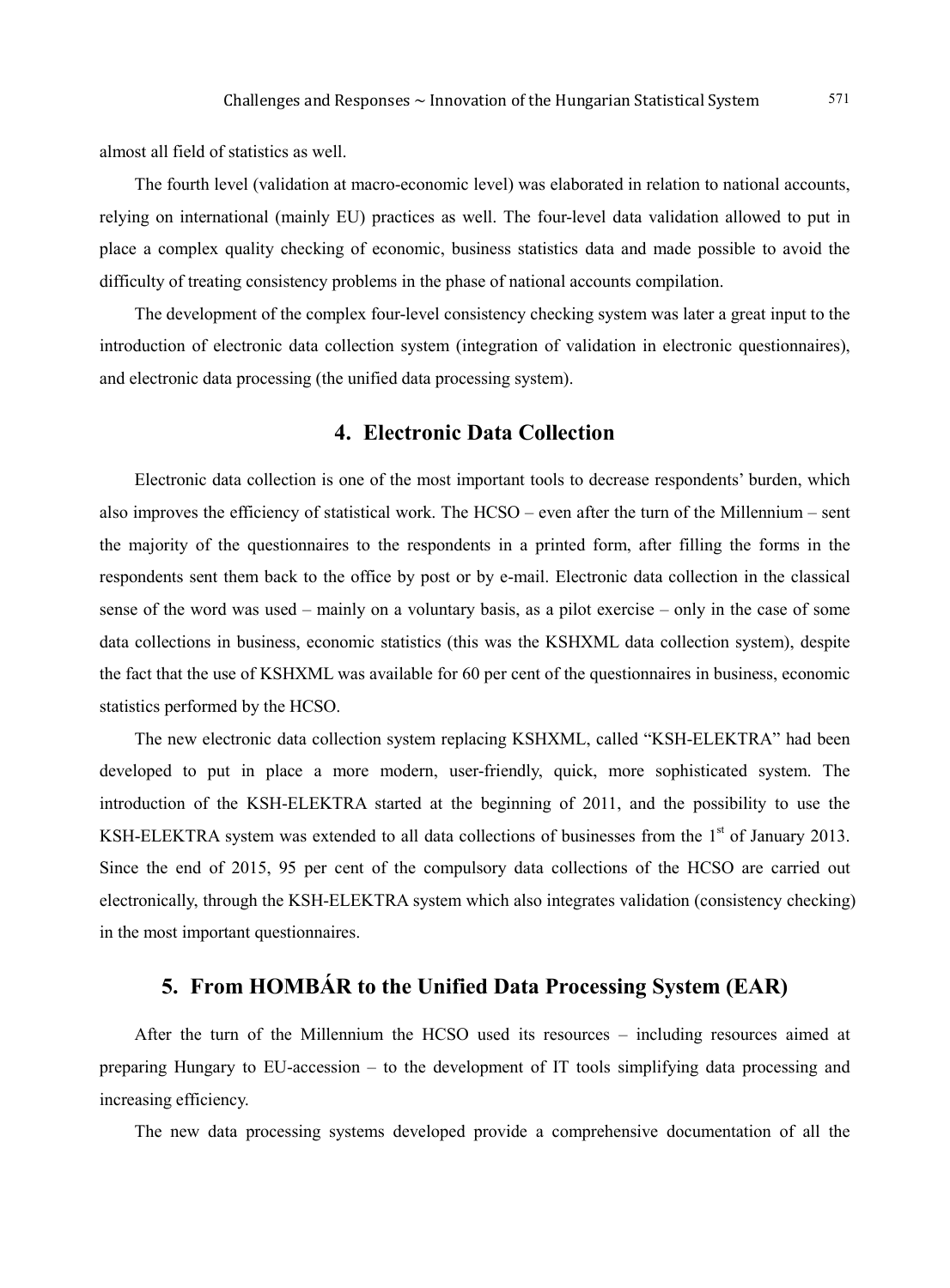phases of data processing and make compulsory the use of standard data processing processes. The different data processing steps *can be performed by statisticians without special IT knowledge, and data processing time becomes shorter*. The systems are adapted to the standard systems of data preparation, data collection organisation and dissemination of the HCSO. The traditional data preparation and dissemination systems were already supported by metadata-driven IT systems based on unified principles, but in most cases data processing was performed with individually developed programmes. The new data processing systems support the statistical data production process as a unified system generally used. The unified framework data processing system supports and documents the different phases of data processing and administrative tasks.

#### **5.1. HOMBAR**

After the turn of the Millennium Hungarian statisticians dealing with agricultural statistics applied successfully for an EU-tender aimed at developing agricultural statistics. The financial resources of the project made possible to review the data processing tasks of agricultural statistics as a whole. The renewal of data processing was justified by the fact that the traditional data processing system was relatively slow, it was not adequate for the efficient implementation of validations, it was not sufficiently well-documented, and last but not least it required important human resources. This was the reason why agricultural statisticians and IT experts decided to develop a special, new data processing tool, system that was called HOMBÁR (it means: Granary).

The concept of HOMBÁR is quite similar to the LEGO game; agricultural statisticians and IT experts created LEGO cubes (statistical operations) of different forms that were specified by agricultural statisticians and programmed by the IT experts. Using a comparison, the system functions in such a way that statisticians chose or assemble LEGO cubes according to their needs whether they compile "a horse" or a "tractor". This means that if the statistical process changes, statisticians reorder the LEGO cubes (the system can react to the changes in a flexible manner). In this way data processing is led and managed directly by statisticians, the task of the IT team is "just" to secure the IT operation of the system and produce the new LEGO cubes (statistical operations). The development lasted 3 years and further 2 years were needed before the processing of agricultural (survey and admin) data with the new system became a routine for statisticians. The use of the HOMBÁR system made possible to reduce by half the time of data processing and by 30-40 per cent the human resource needs (in the case of IT people) as well as the cost of data processing. The HOMBÁR provided a proper documentation, relation with the databases, and integrated more efficient consistency controls.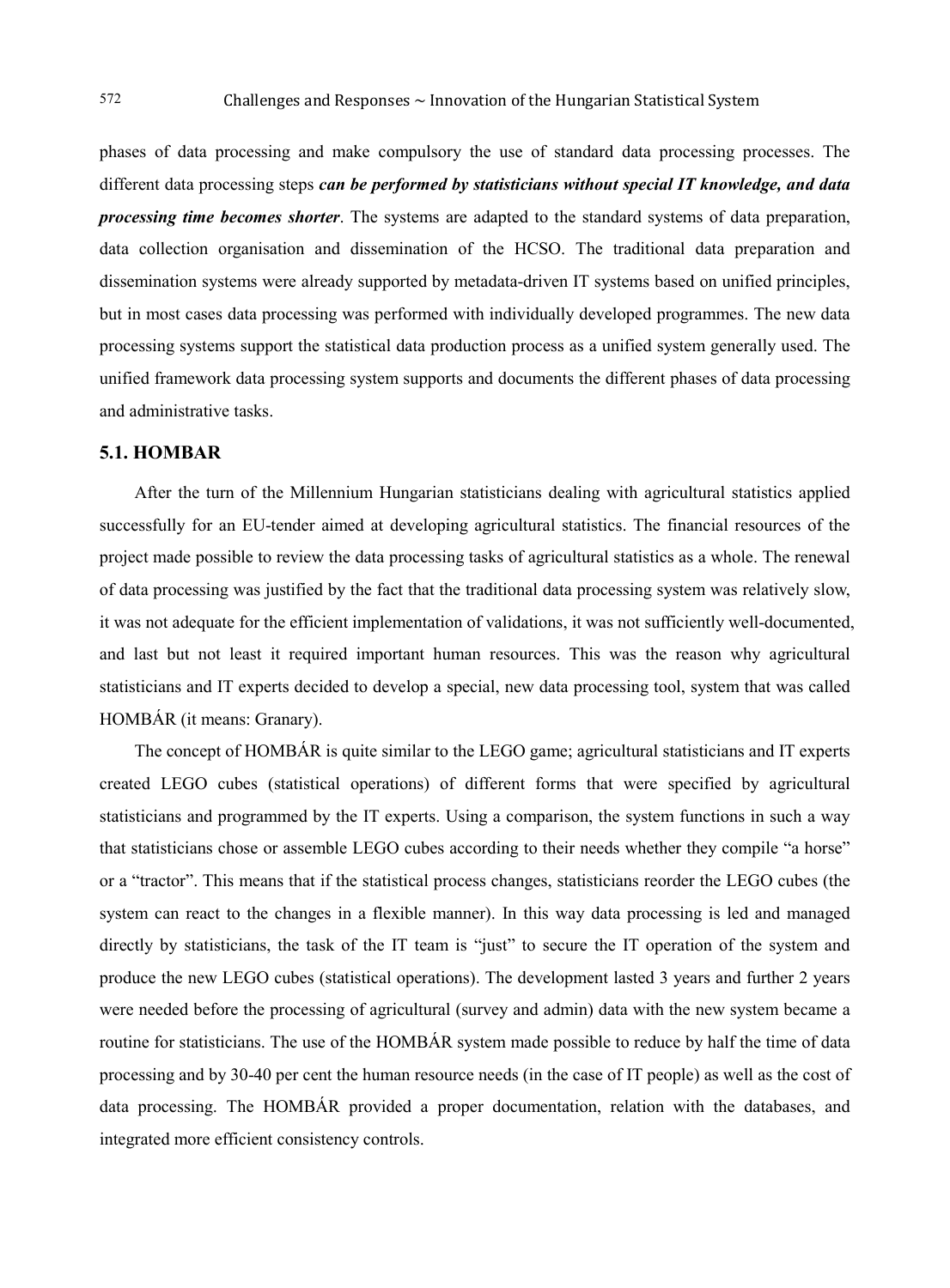

#### **5.2. Unified Data Processing System (EAR)**

On the basis of the experiences of HOMBÁR, in 2008 the HCSO decided to extend the new data processing system to the whole statistical production of the office. As the whole statistical system is much broader than agricultural statistics and is in a certain sense more complex, further development was needed. The new, extended system was called the Unified Data Processing System (in Hungarian EAR). The EAR compared to the HOMBÁR is a more general data processing system, which does not process the data of only one field of statistics, or few statistical domains, but can be used for all micro data collections and data sets of the HCSO. Nowadays in the EAR system more than 100 basic statistical operations and more than 20 integrated statistical operations are available for statisticians.

#### *5.2.1. META Database governed system*

One of the major characteristics of the data processing systems is that they change frequently; including the scope of the data collected, the concepts linked to the processing, the methodology, needs of dissemination, etc. that can also change through the years.

Consequently, the EAR concept was to be elaborated in a way to follow the changes without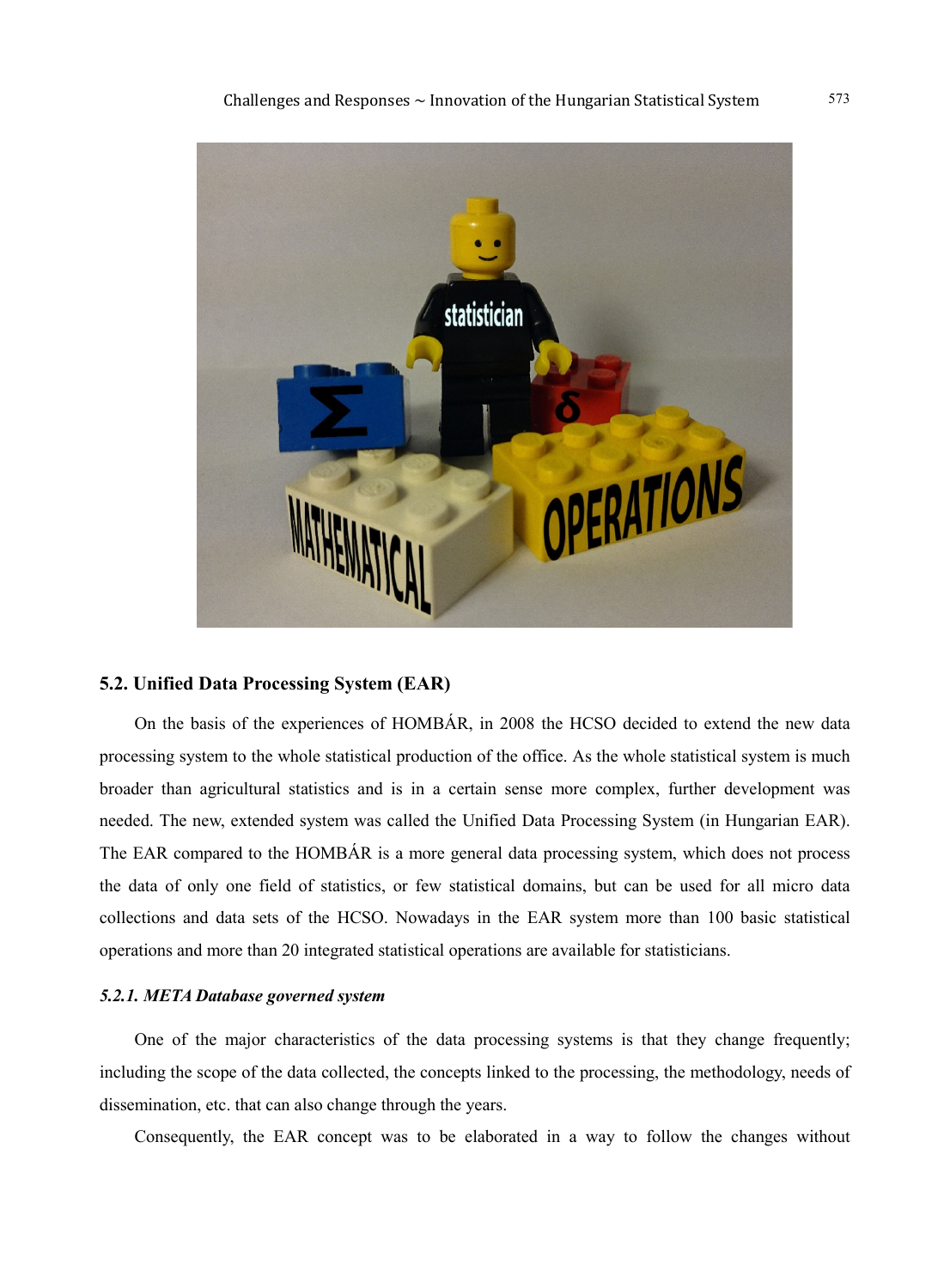generating each time new IT programming work. The EAR system created had to allow statisticians to describe changes concerning all the fields of our statistics "selecting and ordering the LEGO cubes", without the need of new traditional IT programming.

On the other hand; one of the most widespread solutions to follow changes in a dynamic way is the use of meta-database which led us to create a META database governed system. The basic principle of the META database governed operation is that the information needed for the functioning of the EAR system (the components necessary for statistical data processing, the different steps of data processing, the tasks in each step) are stored in the meta-database. The running of the EAR system relies on the use of the meta-database that contains the tasks to be implemented and the way of implementation (Annex).

#### *5.2.2. An integrated system*

The EAR system is linked at data level to the meta-database system of the HCSO, the data entry system and the Data Warehouse. It is linked through interfaces to tools for data analysis. The purpose is to fulfil the greatest amount of statistical processing functions, but in those cases when processing can be made more efficiently with existing software, data access or interface must be guaranteed.

#### *5.2.3. A system governed by statisticians*

Statisticians define and execute data processing using the meta-database and the integrated primary data processing steps. In the case of a change in the dataset and/or of the processing process, the modifications are performed directly by the statistician. The contribution of IT team is "only" needed for the creation of the interfaces and primary operations.

#### *5.2.4. A transparent, well-documented and standardized system*

The EAR system stores the processing phases defined by the statistician in the meta-database system from where the documented information can be extracted. It is a unified, standardized processing system in the sense that different data collections, datasets and data from different periods can be processed together.

#### *5.2.5. The tasks of the statisticians*

In the development phase of the EAR the task of the statisticians is to specify the requirements towards the system. It was necessary to specify for each statistical domain the basic operations that were needed during data processing. Already at the beginning the aim was to create a comprehensive set of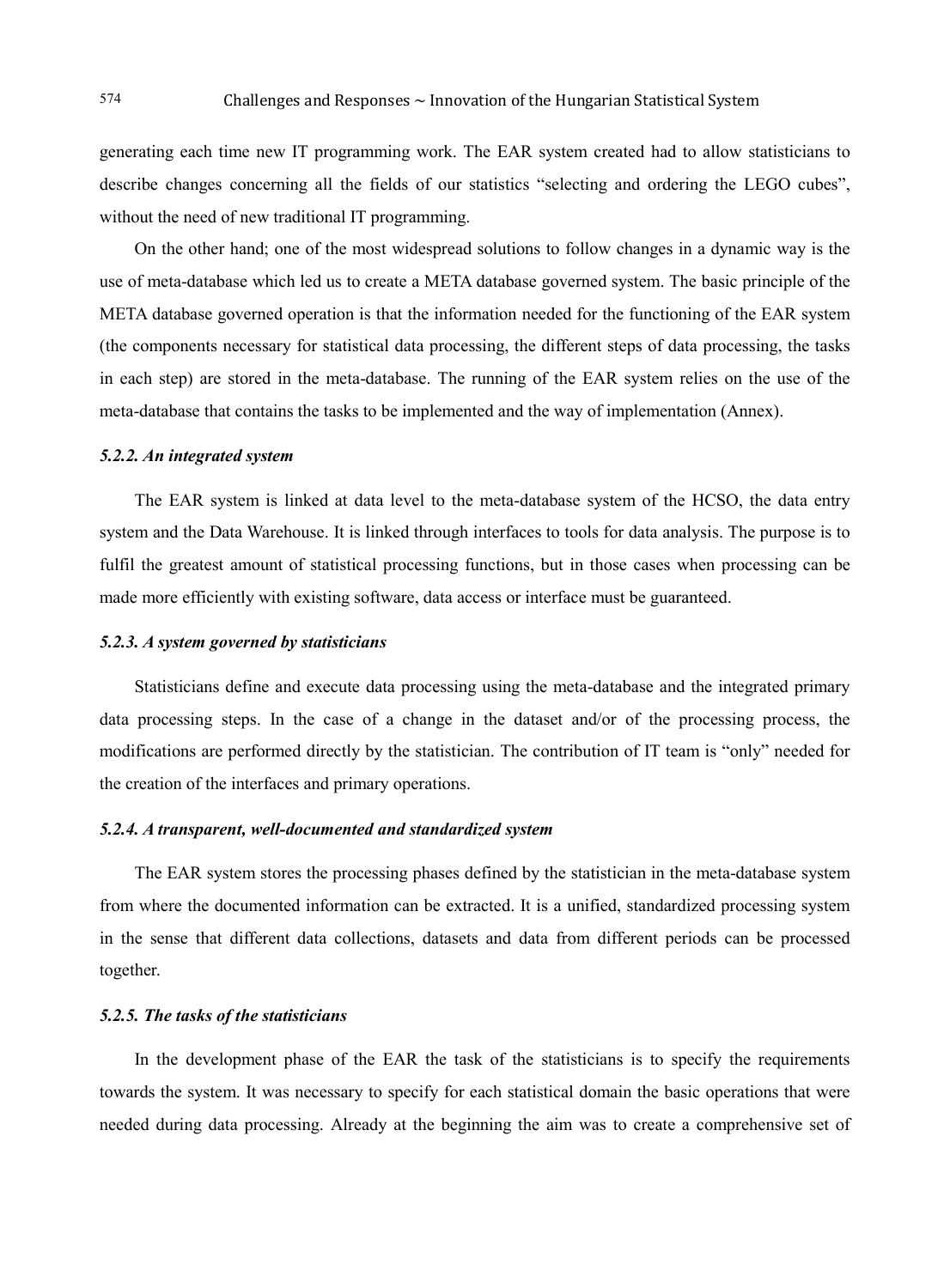basic operations. An important task was to adjust the functioning META-database system of the HCSO to the needs of the EAR system which required the development of the META-database.

In the preparatory phase agricultural statisticians considered that the HOMBÁR system was not a suitable tool to process account type of data, like the Economic Accounts for Agriculture. Thanks to the experiences gathered over the almost 5 years EAR practice, the Hungarian National Accounts team developed a new way (additional governance system) to make the EAR system suitable to process National Accounts data as well connected to an EU-tender aimed at developing national accounts' data. The main objective of the project was to integrate Process Table and Tabular Approach into the National accounts, which resulted in the change of the whole computation mechanism and the move to a new system.

#### *5.2.6. IT tasks*

During the development phase of the HOMBAR/EAR systems, the task of the IT team was to secure the connection with the systems functioning in the office, create the operating IT environment, but the development of the META-database required also the contribution of IT experts.

### **6. Conclusion**

After the turn of the Millennium Hungarian agricultural statisticians decided to modernize the Hungarian Agricultural Statistical System in particular in the case of data processing system. The renewal of data processing was justified by the fact that the traditional data processing system was relatively slow, it was not adequate for the efficient implementation of data validation, it was not sufficiently well-documented, and last but not least it required significant cost and human resources.

The HOMBAR (the first new data processing system) was developed by agricultural statisticians, it was a data processing system governed directly by statisticians (the task of the IT team became "just" to secure the technical IT operation).

On the basis of the good experiences of agricultural statisticians, in 2008 the HCSO decided to extend the new data processing system to the whole statistical production of the office. The use of new systems (HOMBAR, EAR) makes possible to reduce the time of data processing and decrease the human resource needs significantly (especially in the case of IT teams) as well as the cost of data processing. It provides a proper documentation, relation with the databases, and integrated more efficient data validation, consistency controls.

The new system is an integrated system, linked at data level to the meta-databases of the HCSO, from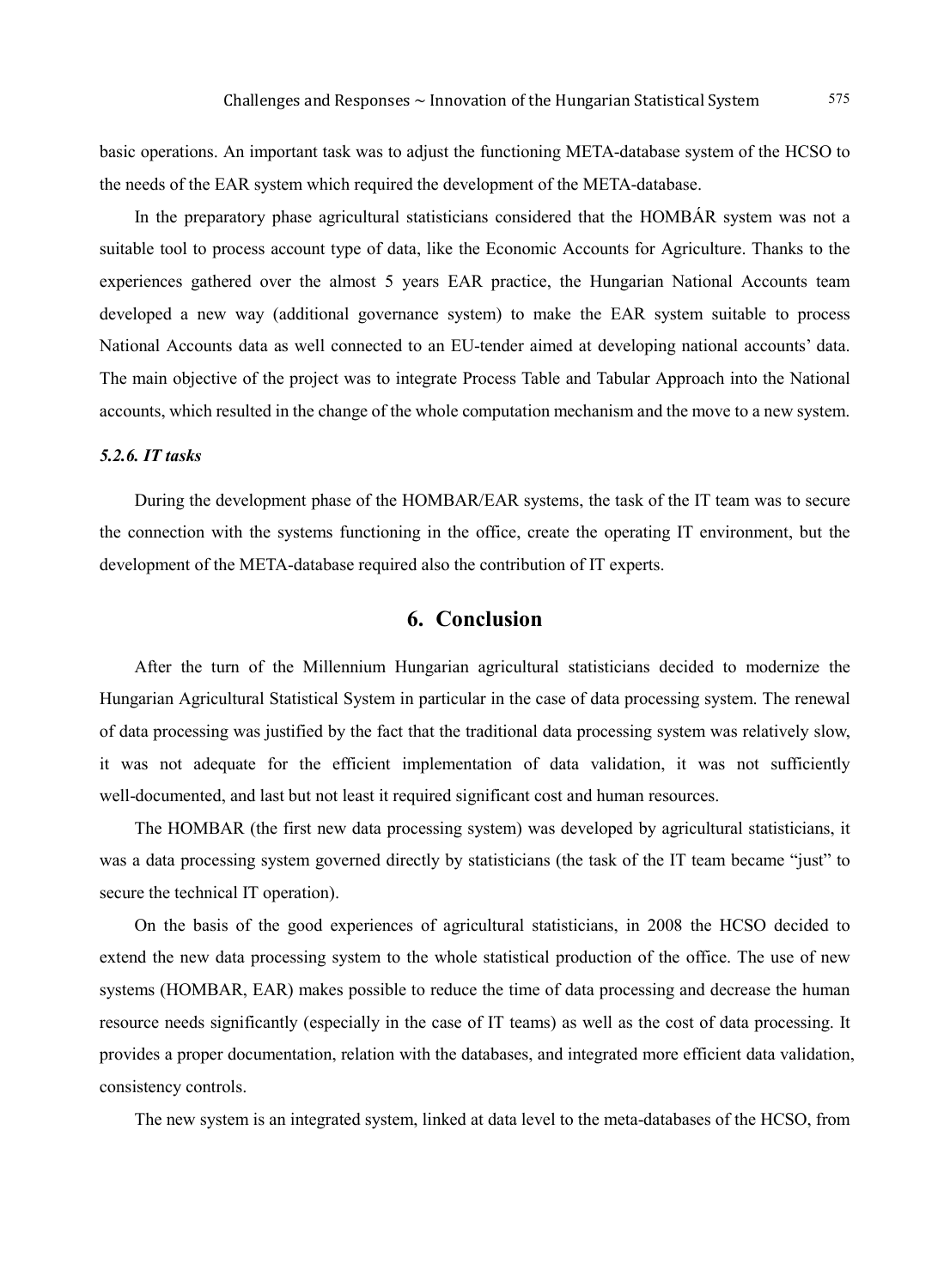the data entry systems to the Data Warehouse, dissemination systems of the HCSO.

As the result of the development work nowadays the new data processing system is suitable not only for primary (survey) data processing but also for data processing of macro-data, such as integrated datasets like national accounts.

## **References**

New Techniques and Technologies for Statistics (NTTS) Conference 2015, Brussels.

Beszámoló a KSH 2010-2011. évi tevékenységéről, (Központi Statisztikai Hivatal, 2012, p, 61) (Report on the activities of the HCSO in 2010-2011 (Hungarian Central Statistical Office, 2012, p.61).

Regulation (EC) No 223/2209 of the European Parliament and of the Council of 11 March 2009 on European statistics (OJ L 87, 31.3.2009, p. 164).

European Statistics Code of Practice, Adopted by the European Statistical System Committee, 28th September 2011.

Homepage of the Hungarian Statistical Association: www.mstnet.hu.

**Published: Volume 2016, Issue 9 / September 25, 2016**